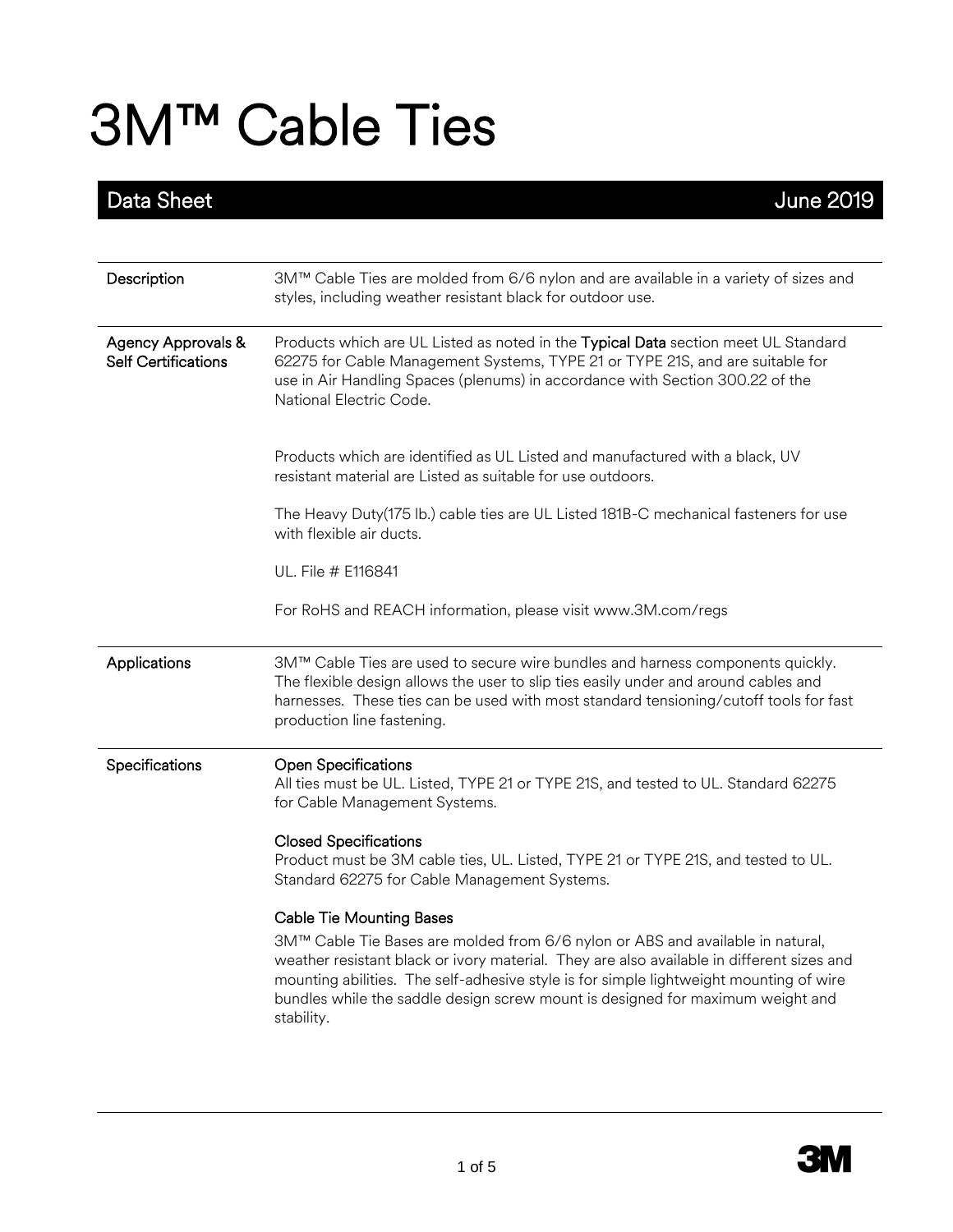

### Miniature Cable Ties (18lb, 80N) UL Listed TYPE 21

| Part<br><b>Number</b> | Length<br>in $(mm)$ | Width<br>in $(mm)$ | Min/Max Bundle Dia.<br>in $(mm)$ | Tensile<br>$\mathsf{lb}(\mathsf{N})$ | <b>Thickness</b><br>in $(mm)$ | Operating<br>Temp.     | Min<br>Install<br>Temp | Bag<br>Quantity | Description                  |
|-----------------------|---------------------|--------------------|----------------------------------|--------------------------------------|-------------------------------|------------------------|------------------------|-----------------|------------------------------|
| CT4BK18-C             | 4.1(104)            | .10(3,0)           | $.062(1,6)$ / .75 (19,1)         | 18(80)                               | .04(1,0)                      | $-40^{\circ}$ C - 85°C | $O^{\circ}C$           | 100             | <b>UV Resistant</b><br>Black |
| CT4BK18-M             | 4.1(104)            | .10(3,0)           | .062 (1.6) / .75 (19.1)          | 18 (80)                              | .04(1,0)                      | $-40^{\circ}$ C - 85°C | $O^{\circ}C$           | 1000            | <b>UV Resistant</b><br>Black |
| CT4NT18-C             | 4.1(104)            | .10(3,0)           | $.062(1,6)$ / .75 (19,1)         | 18(80)                               | .04(1,0)                      | $-40^{\circ}$ C - 85°C | $O^{\circ}C$           | 100             | Standard                     |
| CT4NT18-M             | 4.1(104)            | .10(3,0)           | $.062(1,6)$ / .75 (19,1)         | 18 (80)                              | .04(1,0)                      | $-40^{\circ}$ C - 85°C | $O^{\circ}C$           | 1000            | Standard                     |
| CT6BK18-C             | 6.1(155)            | .10(3,0)           | $.062(1,6)$ / 1.25 (31,8)        | 18(80)                               | .05(1,3)                      | $-40^{\circ}$ C - 85°C | $O^{\circ}C$           | 100             | <b>UV Resistant</b><br>Black |
| CT6NT18-C             | 6.1(155)            | .10(3,0)           | $.062(1,6)$ / 1.25 (31,8)        | 18(80)                               | .05(1,3)                      | $-40^{\circ}$ C - 85°C | $O^{\circ}C$           | 100             | Standard                     |
| CT6NT18-M             | 6.1(155)            | .10(3,0)           | $.062(1,6)$ / 1.25 (31,8)        | 18 (80)                              | .05(1,3)                      | $-40^{\circ}$ C - 85°C | $O^{\circ}C$           | 1000            | Standard                     |
| CT8BK18-C             | 8.1(206)            | .10(3,0)           | $.062(1,6)$ / 2.00 (50,8)        | 18 (80)                              | .05(1,3)                      | $-40^{\circ}$ C - 85°C | $O^{\circ}C$           | 100             | <b>UV Resistant</b><br>Black |
| CT8BK18-M             | 8.1(206)            | .10(3,0)           | $.062(1,6)$ / 2.00 (50,8)        | 18 (80)                              | .05(1,3)                      | $-40^{\circ}$ C - 85°C | $O^{\circ}C$           | 1000            | <b>UV Resistant</b><br>Black |
| CT8NT18-C             | 8.1(206)            | .10(3,0)           | $.062(1,6)$ / 2.00 (50,8)        | 18(80)                               | .05(1,3)                      | $-40^{\circ}$ C - 85°C | $O^{\circ}C$           | 100             | Standard                     |
| CT8NT18-M             | 8.1(206)            | .10(3,0)           | $.062(1,6)$ / 2.00 (50,8)        | 18 (80)                              | .05(1,3)                      | $-40^{\circ}$ C - 85°C | $O^{\circ}C$           | 1000            | Standard                     |



### Intermediate Cable Ties (40lb, 180N) UL Listed TYPE 21

| Part<br>Number | Length<br>in $(mm)$ | Width<br>in (mm) | Min/Max Bundle Dia.<br>in $(mm)$ | Tensile<br>Ib(N) | Thickness<br>in $(mm)$ | Temp.<br>Rating        | <b>Min</b><br>Install<br>Temp | Bag<br>Quantity | Description                         |
|----------------|---------------------|------------------|----------------------------------|------------------|------------------------|------------------------|-------------------------------|-----------------|-------------------------------------|
| CT6BK40-C      | 5.8(147)            | .14(3.6)         | $.062(1,6)$ / 1.25 (31,8)        | 40 (180)         | .05(1,3)               | $-40^{\circ}$ C - 85°C | $-20^{\circ}$ C               | 100             | <b>UV Resistant</b><br><b>Black</b> |
| CT6BK40-M      | 5.8(147)            | .14(3.6)         | $.062(1,6)$ / 1.25 (31,8)        | 40 (180)         | .05(1,3)               | $-40^{\circ}$ C - 85°C | $-20^{\circ}$ C               | 1000            | <b>UV Resistant</b><br><b>Black</b> |
| CT6NT40-C      | 5.8(147)            | .14(3.6)         | $.062(1,6)$ / 1.25 (31,8)        | 40 (180)         | .05(1,3)               | $-40^{\circ}$ C - 85°C | $-20^{\circ}$ C               | 100             | Standard                            |
| CT6NT40-M      | 5.8(147)            | .14 (3,6)        | $.062(1,6)$ / 1.25 (31,8)        | 40 (180)         | .05(1,3)               | $-40^{\circ}$ C - 85°C | $-20^{\circ}$ C               | 1000            | Standard                            |
| CT8BK40-C      | 8.9(226)            | .14 (3,6)        | $.062(1,6)$ / 2.00 (50,8)        | 40 (180)         | .05(1,3)               | $-40^{\circ}$ C - 85°C | $-20^{\circ}$ C               | 100             | <b>UV Resistant</b><br><b>Black</b> |
| CT8BK40-M      | 8.9(226)            | .14(3.6)         | $.062(1,6)$ / 2.00 (50,8)        | 40 (180)         | .05(1,3)               | $-40^{\circ}$ C - 85°C | $-20^{\circ}$ C               | 1000            | <b>UV Resistant</b><br>Black        |
| CT8NT40-C      | 8.9(226)            | .14(3.6)         | $.062(1,6)$ / 2.00 (50,8)        | 40 (180)         | .05(1,3)               | $-40^{\circ}$ C - 85°C | $-20^{\circ}$ C               | 100             | Standard                            |
| CT8NT40-M      | 8.9(226)            | .14 (3,6)        | $.062(1,6)$ / 2.00 (50,8)        | 40 (180)         | .05(1,3)               | $-40^{\circ}$ C - 85°C | $-20^{\circ}$ C               | 1000            | Standard                            |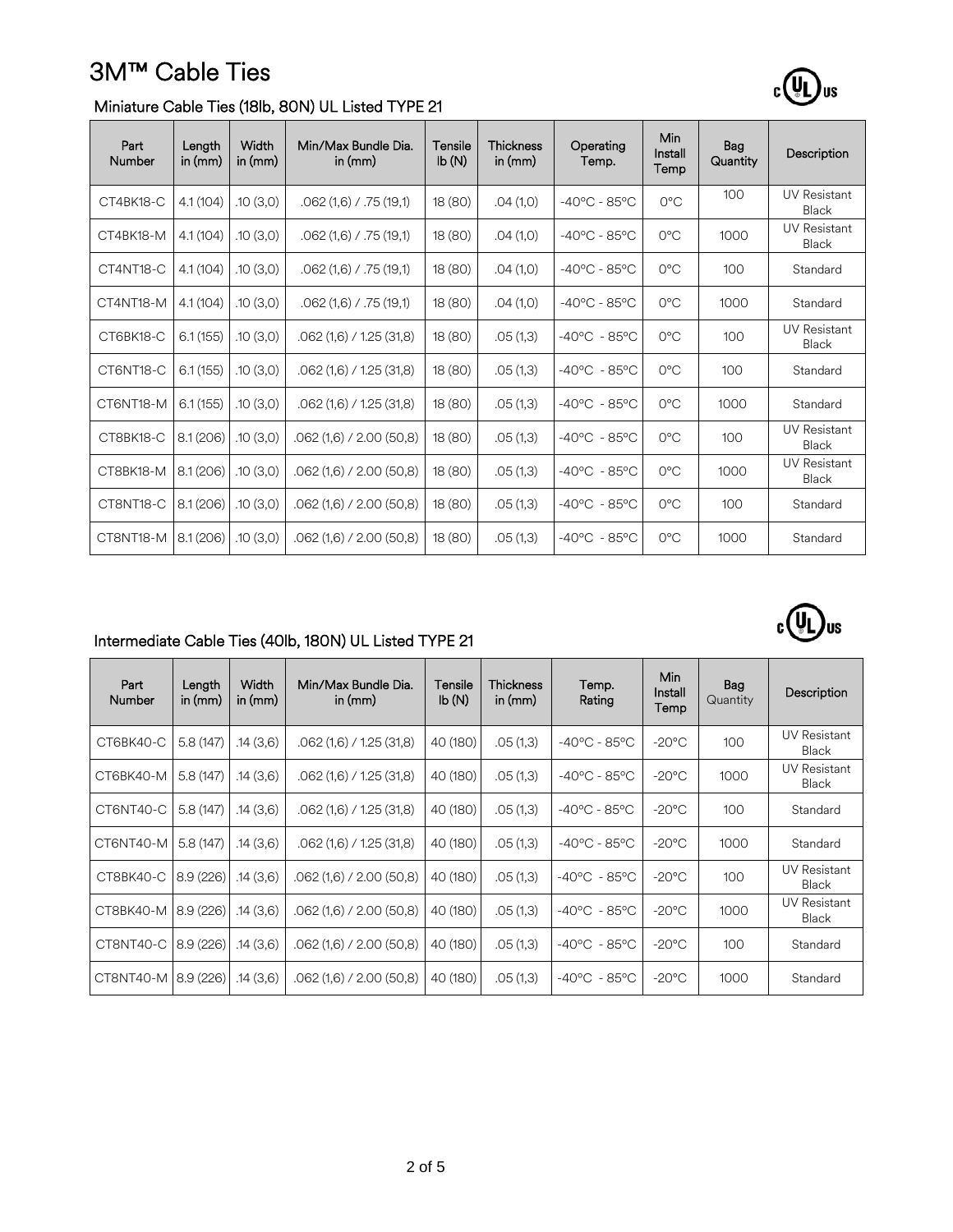

 $c(U_L)$ us

#### Standard Cable Ties (50lb, 220N) UL Listed TYPE 21S

| Part<br><b>Number</b> | Length<br>in $(mm)$ | Width<br>in $(mm)$ | Min/Max Bundle Dia.<br>in $(mm)$ | Tensile<br>lb(N) | <b>Thickness</b><br>in $(mm)$ | Temp.<br>Rating        | Min<br>Install<br>Temp | Bag<br>Quantity | Description                         |
|-----------------------|---------------------|--------------------|----------------------------------|------------------|-------------------------------|------------------------|------------------------|-----------------|-------------------------------------|
| CT8BK50-C             | 7.6 (193)           | .18(4.6)           | $.062(1,6)$ / 1.87 (47,5)        | 50 (220)         | .05(1,3)                      | $-40^{\circ}$ C - 85°C | $-20^{\circ}$ C        | 100             | <b>UV Resistant</b><br><b>Black</b> |
| CT8BK50-M             | 7.6 (193)           | .18(4,6)           | $.062(1,6)$ / 1.87 (47,5)        | 50 (220)         | .05(1,3)                      | $-40^{\circ}$ C - 85°C | $-20^{\circ}$ C        | 1000            | <b>UV Resistant</b><br><b>Black</b> |
| CT8NT50-C             | 7.6(193)            | .18(4.6)           | $.062(1.6)$ / 1.87 (47.5)        | 50 (220)         | .05(1,3)                      | $-40^{\circ}$ C - 85°C | $-20^{\circ}$ C        | 100             | Standard                            |
| CT8NT50-M             | 7.6 (193)           | .18(4.6)           | $.062(1,6)$ / 1.87 (47,5)        | 50 (220)         | .05(1,3)                      | $-40^{\circ}$ C - 85°C | $-20^{\circ}$ C        | 1000            | Standard                            |
| CT8RD50-C             | 7.6 (193)           | .18(4.6)           | $.062(1.6)$ / 1.87 (47.5)        | 50 (220)         | .05(1,3)                      | $-40^{\circ}$ C - 85°C | $-20^{\circ}$ C        | 100             | Standard<br>Red                     |
| CT11BK50-C            | 11.1(282)           | .18(4,6)           | $.062(1,6)$ / 3.00 (76,2)        | 50 (220)         | .05(1,3)                      | $-40^{\circ}$ C - 85°C | $-20^{\circ}$ C        | 100             | <b>UV Resistant</b><br>Black        |
| CT11BK50-D            | 11.1(282)           | .18(4.6)           | $.062(1,6)$ / 3.00 (76,2)        | 50 (220)         | .05(1,3)                      | $-40^{\circ}$ C - 85°C | $-20^{\circ}$ C        | 500             | <b>UV Resistant</b><br>Black        |
| CT11NT50-C            | 11.1(282)           | .18(4,6)           | $.062(1,6)$ / 3.00 (76,2)        | 50 (220)         | .05(1,3)                      | $-40^{\circ}$ C - 85°C | $-20^{\circ}$ C        | 100             | Standard                            |
| CT11NT50-D            | 11.1(282)           | .18(4.6)           | .062 (1,6) / 3.00 (76,2)         | 50 (220)         | .05(1,3)                      | $-40^{\circ}$ C - 85°C | $-20^{\circ}$ C        | 500             | Standard                            |
| CT11RD50-C            | 11.1(282)           | .18(4,6)           | $.062(1,6)$ / 3.00 (76,2)        | 50 (220)         | .05(1,3)                      | $-40^{\circ}$ C - 85°C | $-20^{\circ}$ C        | 100             | Standard<br>Red                     |
| CT15BK50-C            | 14.6 (371)          | .18(4.6)           | $.062(1,6)$ / 4.00 (101,6)       | 50 (220)         | .05(1,3)                      | $-40^{\circ}$ C - 85°C | $-20^{\circ}$ C        | 100             | <b>UV Resistant</b><br>Black        |
| CT15BK50-D            | 14.6 (371)          | .18(4,6)           | $.062(1,6)$ / 4.00 (101,6)       | 50 (220)         | .05(1,3)                      | $-40^{\circ}$ C - 85°C | $-20^{\circ}$ C        | 500             | <b>UV Resistant</b><br>Black        |
| CT15NT50-C            | 14.6 (371)          | .18(4,6)           | $.062(1,6)$ / 4.00 (101,6)       | 50 (220)         | .05(1,3)                      | $-40^{\circ}$ C - 85°C | $-20^{\circ}$ C        | 100             | Standard                            |
| CT15NT50-D            | 14.6 (371)          | .18(4,6)           | $.062(1,6)$ / 4.00 (101,6)       | 50 (220)         | .05(1,3)                      | $-40^{\circ}$ C - 85°C | $-20^{\circ}$ C        | 500             | Standard                            |

### Light Heavy Duty Cable Ties (120lb, 530N) UL Listed TYPE 21S

| Part<br>Number | Length<br>in $(mm)$ | Width<br>in $(mm)$ | Min/Max Bundle Dia.<br>in $(mm)$ | Tensile<br>lb(N) | <b>Thickness</b><br>in $(mm)$ | Temp.<br>Rating                 | Min<br>Install<br>Temp | Bag<br>Quantit<br>У | Description                  |
|----------------|---------------------|--------------------|----------------------------------|------------------|-------------------------------|---------------------------------|------------------------|---------------------|------------------------------|
| CT8BK120-L     | 9.0(229)            | .30(7,6)           | $.06(1,6)$ / 2.00 (50,8)         | 120 (530)        | .07(1,8)                      | $-40^{\circ}$ C $-85^{\circ}$ C | $-20^{\circ}$ C        | 50                  | <b>UV Resistant</b><br>Black |
| CT8NT120-L     | 9.0(229)            | .30(7,6)           | $.06(1,6)$ / 2.00 (50,8)         | 120 (530)        | .07(1,8)                      | $-40^{\circ}$ C $-85^{\circ}$ C | $-20^{\circ}$ C        | 50                  | Standard                     |
| CT15BK120-C    | 15.0 (381)          | .30(7,6)           | .19(4,8) / 4.00(101,6)           | 120 (530)        | .07(1,8)                      | $-40^{\circ}$ C $-85^{\circ}$ C | $-20^{\circ}$ C        | 100                 | UV Resistant<br>Black        |
| CT15BK120-D    | 15.0 (381)          | .30(7,6)           | .19(4,8) / 4.00(101,6)           | 120 (530)        | .07(1,8)                      | $-40^{\circ}$ C $-85^{\circ}$ C | $-20^{\circ}$ C        | 500                 | <b>UV Resistant</b><br>Black |
| CT15NT120-C    | 15.0 (381)          | .30(7,6)           | .19(4,8) / 4.00(101,6)           | 120 (530)        | .07(1,8)                      | $-40^{\circ}$ C $-85^{\circ}$ C | $-20^{\circ}$ C        | 100                 | Standard                     |
| CT15NT120-D    | 15.0 (381)          | .30(7,6)           | .19(4,8) / 4.00(101,6)           | 120 (530)        | .07(1,8)                      | $-40^{\circ}$ C $-85^{\circ}$ C | $-20^{\circ}$ C        | 500                 | Standard                     |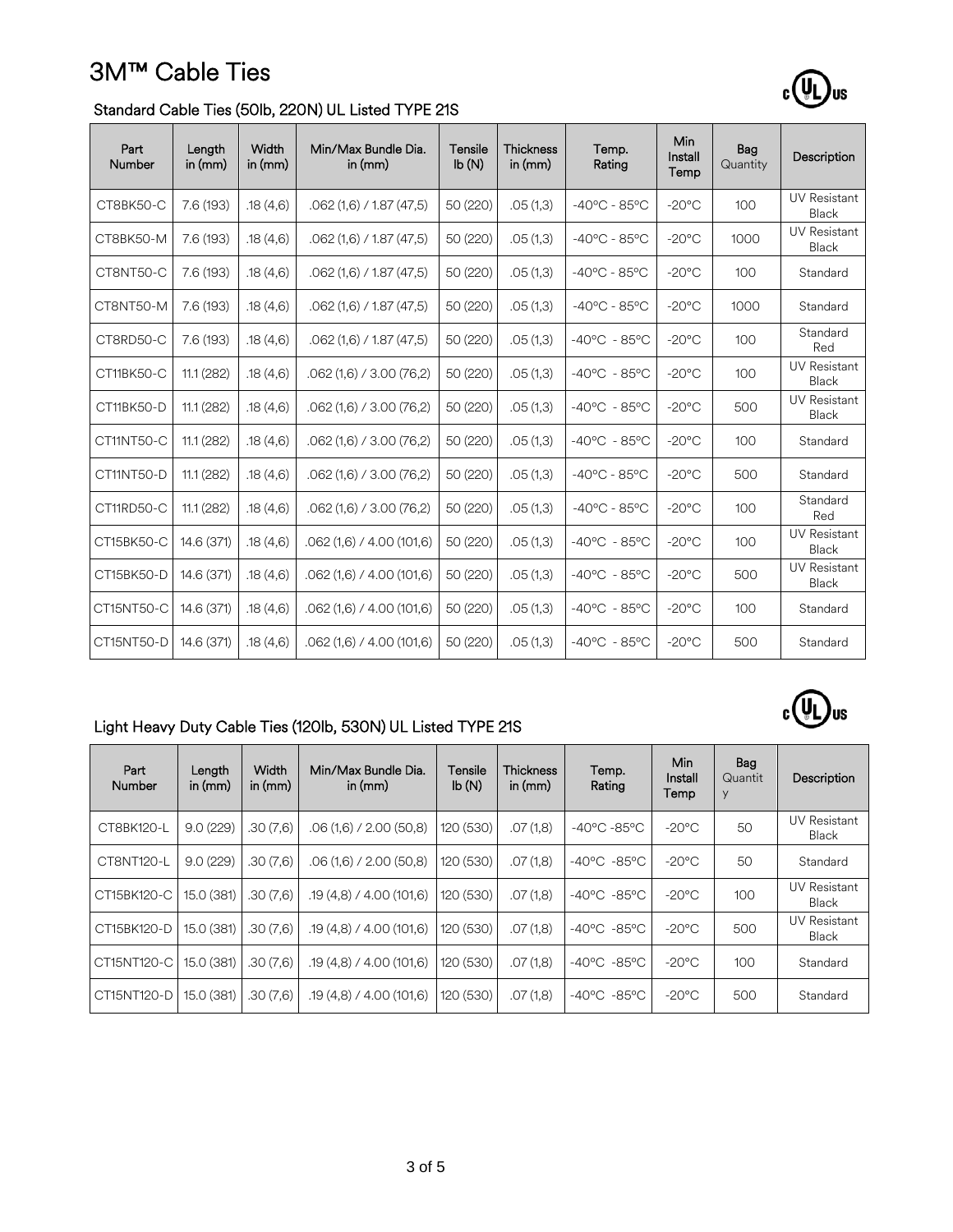

 $c(U_L)$ us

### Heavy Duty Cable Ties (175lb, 800N) UL Listed TYPE 21

| Part<br>Number | Length<br>in $(mm)$ | Width<br>in $(mm)$ | Min/Max Bundle Dia.<br>in $(mm)$ | Tensile<br>Ib(N) | <b>Thickness</b><br>in $(mm)$ | Temp.<br>Rating        | Min<br>Install<br>Temp | Bag<br>Quantity | Description                         |
|----------------|---------------------|--------------------|----------------------------------|------------------|-------------------------------|------------------------|------------------------|-----------------|-------------------------------------|
| CT24BK175-L    | 24.0 (610)          | .34(8,6)           | .19(4,8) / 7.2(183)              | 175 (800)        | .09(2,3)                      | $-40^{\circ}$ C - 85°C | $O^{\circ}C$           | 50              | UV Resistant<br>Black               |
| CT24NT175-L    | 24.0 (610)          | .34 (8,6)          | .19(4,8) / 7.2(183)              | 175 (800)        | .09(2,3)                      | $-40^{\circ}$ C - 85°C | 0°C                    | 50              | Standard                            |
| CT36BK175-L    | 36.0 (914)          | .34(8.6)           | .19(4,8) / 11.0(279)             | 175 (800)        | .09(2,3)                      | $-40^{\circ}$ C - 85°C | $O^{\circ}C$           | 50              | <b>UV Resistant</b><br><b>Black</b> |
| CT36NT175-L    | 36.0 (914)          | .34 (8,6)          | .19(4,8) / 11.0(279)             | 175 (800)        | .09(2,3)                      | $-40^{\circ}$ C - 85°C | $O^{\circ}C$           | 50              | Standard                            |
| CT48BK175-L    | 47.9 (1217)         | .36(9,1)           | $.28(7)$ / 14.3 (365)            | 175 (800)        | .07(1,8)                      | $-40^{\circ}$ C - 85°C | $O^{\circ}C$           | 50              | <b>UV Resistant</b><br>Black        |
| CT48NT175-L    | 47.9 (1217)         | .36(9,1)           | $.28(7)$ / 14.3 (365)            | 175 (800)        | .07(1,8)                      | $-40^{\circ}$ C - 85°C | $O^{\circ}C$           | 50              | Standard                            |

### Screw Mount Ties UL Listed TYPE 21

| Part<br><b>Number</b> | Length<br>in $(mm)$ | Width<br>in $(mm)$ | Min / Max Bundle Dia.<br>in $(mm)$ | Loop<br>Tensile<br>Ib(N) | <b>Thickness</b><br>in $(mm)$ | Temp.<br>Rating        | Mech.<br>Tensile<br>Lb(N) | Bag<br>Quantity | Description                                 |
|-----------------------|---------------------|--------------------|------------------------------------|--------------------------|-------------------------------|------------------------|---------------------------|-----------------|---------------------------------------------|
| CT8BK50S-C            | 8.6(218)            | .18(4,6)           | $.062(1,6)$ / 2.00 (50,8)          | 50 (220)                 | .06(1,5)                      | $-40^{\circ}$ C - 85°C | 50 (220)                  | 100             | <b>UV Resistant</b><br>Black<br>$# 10$ stud |
| CT8BK50S-M            | 8.6(218)            | .18(4,6)           | $.062(1,6)$ / 2.00 (50,8)          | 50 (220)                 | .06(1,5)                      | $-40^{\circ}$ C - 85°C | 50 (220)                  | 1000            | <b>UV Resistant</b><br>Black<br>$# 10$ stud |
| CT8NT50S-C            | 8.6(218)            | .18(4,6)           | $.062(1,6)$ / 2.00 (50,8)          | 50 (220)                 | .06(1,5)                      | $-40^{\circ}$ C - 85°C | 50 (220)                  | 100             | Mounting<br>$# 10$ stud                     |
| CT8NT50S-M            | 8.6(218)            | .18(4,6)           | $.062(1,6)$ / 2.00 (50,8)          | 50 (220)                 | .06(1,5)                      | $-40^{\circ}$ C - 85°C | 50 (220)                  | 1000            | Mounting<br>$# 10$ stud                     |
| CT15BK50S-L           | 15.1 (384)          | .18(4,6)           | .062 (1,6) / 4.00 (102,0)          | 50 (220)                 | .06(1,5)                      | $-40^{\circ}$ C - 85°C | 50 (220)                  | 50              | <b>UV Resistant</b><br>Black<br>$# 10$ stud |
| CT15BK50S-D           | 15.1 (384)          | .18(4,6)           | .062 (1,6) / 4.00 (102,0)          | 50 (220)                 | .06(1,5)                      | $-40^{\circ}$ C - 85°C | 50 (220)                  | 500             | <b>UV Resistant</b><br>Black<br>$# 10$ stud |
| CT15NT50S-L           | 15.1 (384)          | .18(4,6)           | .062 (1,6) / 4.00 (102,0)          | 50 (220)                 | .06(1,5)                      | $-40^{\circ}$ C - 85°C | 50 (220)                  | 50              | Mounting<br>#10 stud                        |
| CT15NT50S-D           | 15.1 (384)          | .18(4,6)           | 062 (1,6) / 4.00 (102,0)           | 50 (220)                 | .06(1,5)                      | $-40^{\circ}$ C - 85°C | 50 (220)                  | 500             | Mounting<br>$#10$ stud                      |
| CT15NT120S-L          | 15.7 (399)          | .30(7,6)           | .19(4.8) / 4.00(102.0)             | 120 (530)                | .07(1,8)                      | $-40^{\circ}$ C - 85°C | 18 (80)                   | 50              | Mounting<br>#10 stud                        |
| CT15NT120S-D          | 15.7 (399)          | .30(7,6)           | .19(4.8) / 4.00(102,0)             | 120 (530)                | .07(1,8)                      | $-40^{\circ}$ C - 85°C | 18 (80)                   | 500             | Mounting<br>#10 stud                        |